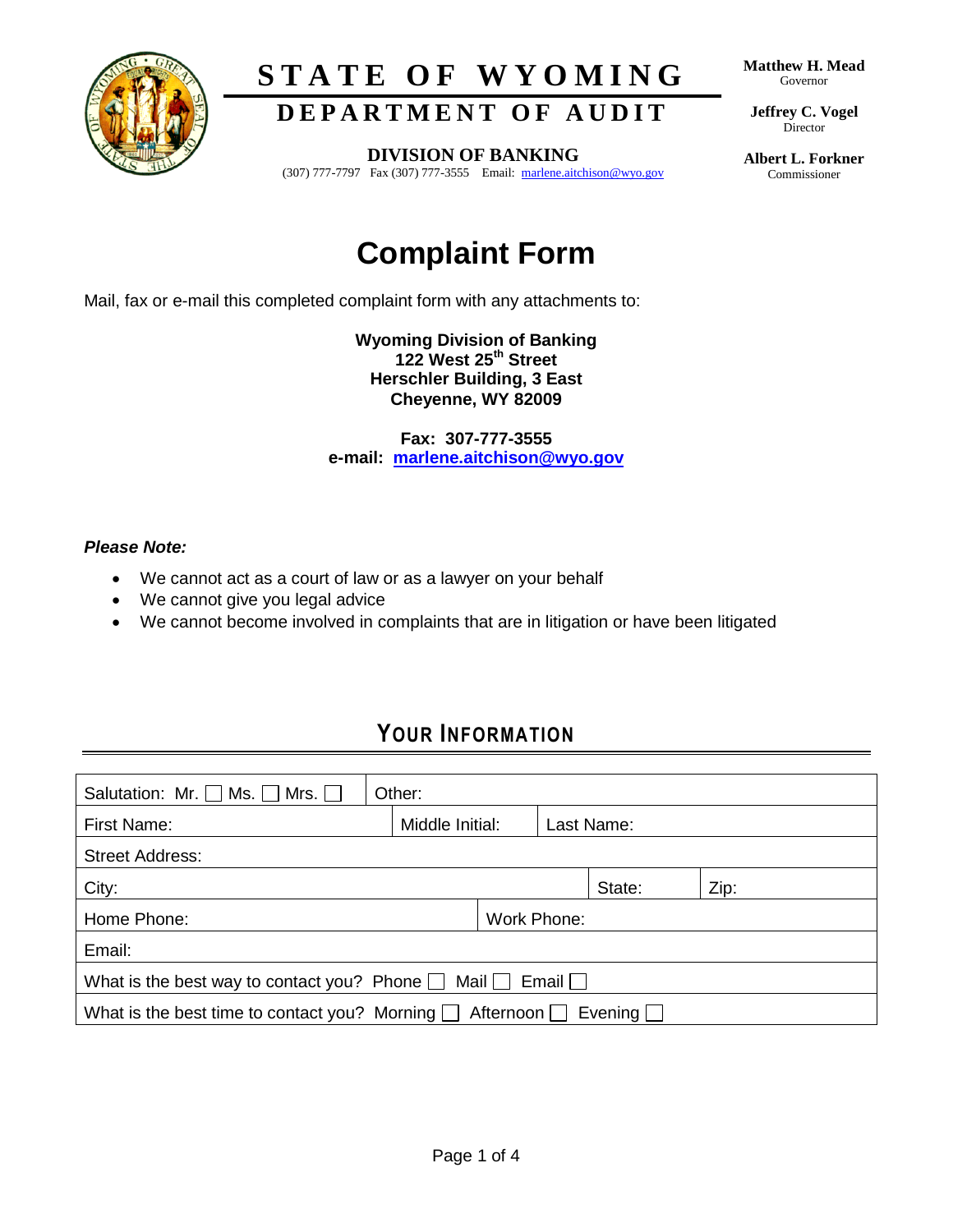#### **ADDITIONAL CONTACT INFORMATION**

If you want us to communicate with someone else, such as a family member, attorney, or other person representing you about this complaint, then please provide your representative's information below. If you list someone else and sign this form, you allow us to communicate with and provide relevant information that is about you to that person.

| Name of Representative: |        |      |  |  |  |  |
|-------------------------|--------|------|--|--|--|--|
| Relationship:           |        |      |  |  |  |  |
| <b>Street Address:</b>  |        |      |  |  |  |  |
| City:                   | State: | Zip: |  |  |  |  |
| Phone:                  |        |      |  |  |  |  |

#### **FINANCIAL INSTITUTION OR COMPANY INFORMATION THAT IS SUBJECT OF THE COMPLAINT**

| Name of Financial Institution or Company:                                                                 |  |                               |                              |       |  |  |  |
|-----------------------------------------------------------------------------------------------------------|--|-------------------------------|------------------------------|-------|--|--|--|
| <b>Street Address:</b>                                                                                    |  |                               |                              |       |  |  |  |
| City:                                                                                                     |  |                               | State:                       | Zip:  |  |  |  |
| Phone:                                                                                                    |  |                               |                              |       |  |  |  |
| Type of Account(s): Credit Card: $\Box$ Checking $\Box$<br>Mortgage $\Box$<br>Other:                      |  |                               |                              |       |  |  |  |
| Have you tried to resolve your complaint with your financial institution or company? Yes $\Box$ No $\Box$ |  |                               |                              |       |  |  |  |
| If Yes, When?                                                                                             |  | How? Phone $\Box$ Mail $\Box$ | $\ln$ Person $\vert \ \vert$ | Other |  |  |  |
| <b>Contact Name:</b>                                                                                      |  | Title:                        |                              |       |  |  |  |
| Have you filed a complaint or contacted another government agency? Yes $\Box$<br>No l                     |  |                               |                              |       |  |  |  |
| If Yes, Agency Name?                                                                                      |  |                               |                              |       |  |  |  |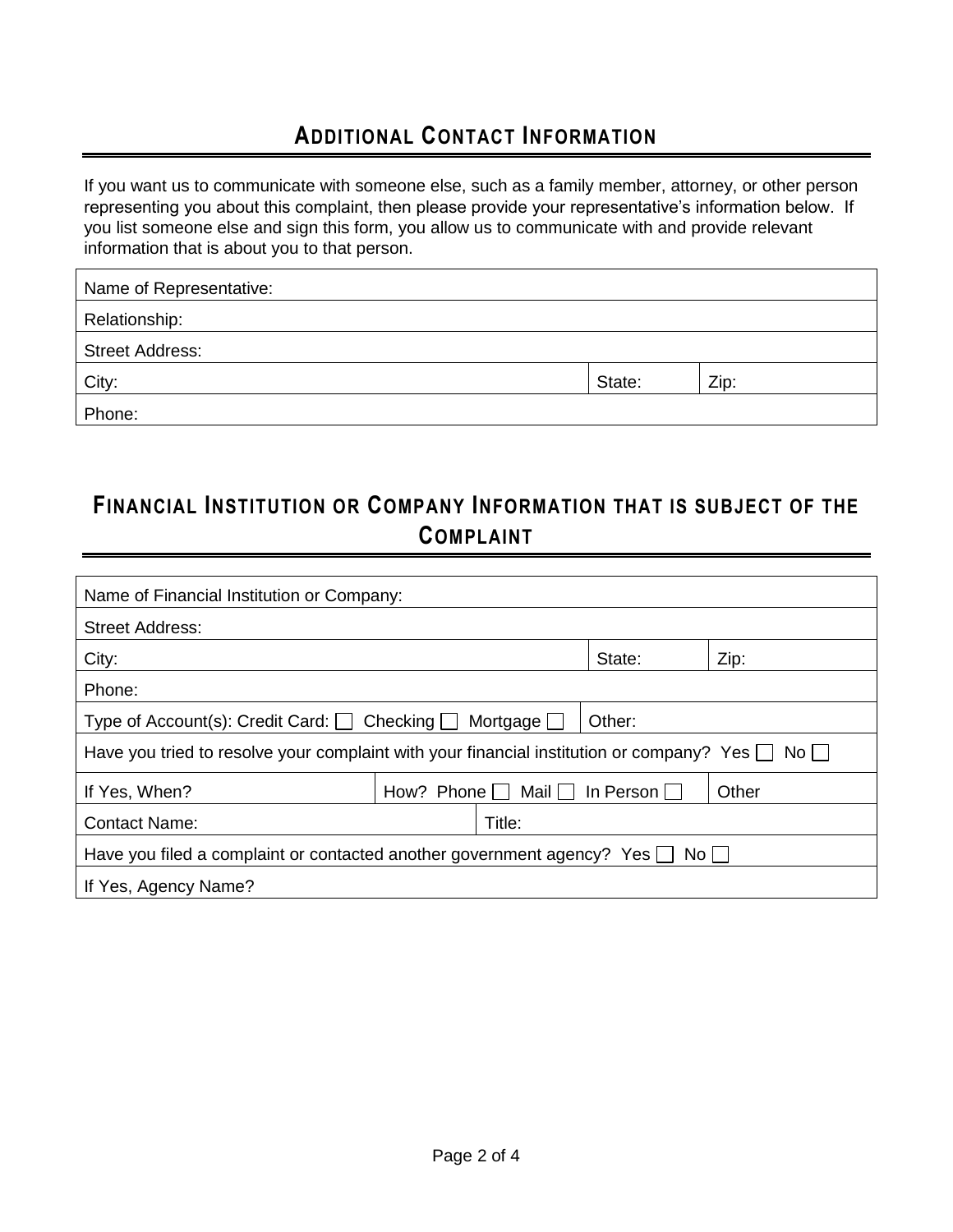#### **COMPLAINT INFORMATION**

Describe events in the order in which they occurred, including any names, phone numbers, and a full description of the problem with the amount(s) and date(s) of any transaction(s). You should also include any response from the financial institution or company.

Be as brief and complete as possible to make the explanation clear. Use separate sheet(s) of paper if you need more space.

Please include *COPIES* of documents related to your complaint such as contracts, monthly statements, receipts and correspondence with the bank. *DO NOT SEND ORIGINAL DOCUMENTS.*

Please be advised that the issues described in this complaint will be shared with the financial institution or company in question for their response.